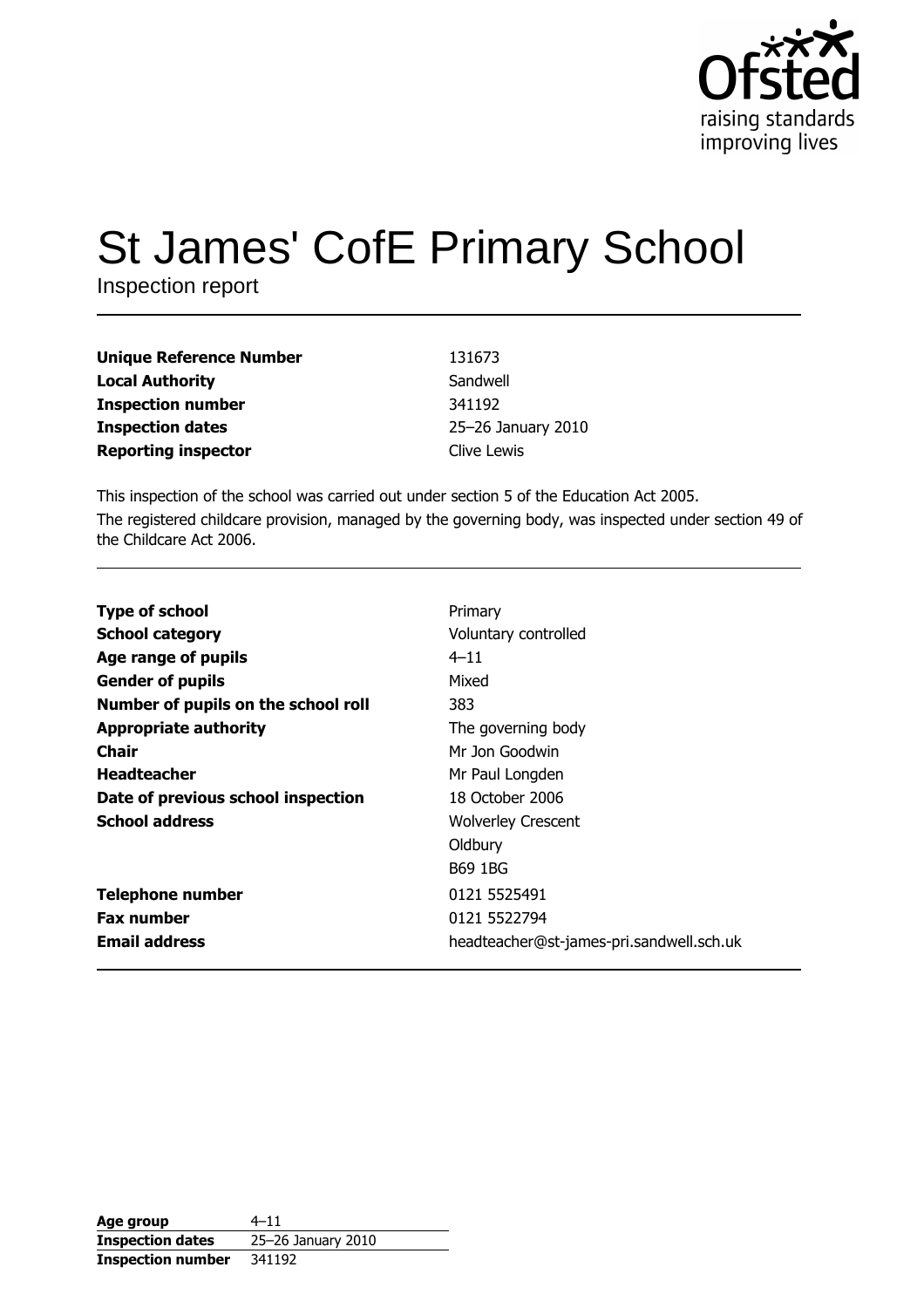Number of children on roll in the registered childcare provision Date of last inspection of registered childcare provision

Not previously inspected

The Office for Standards in Education, Children's Services and Skills (Ofsted) regulates and inspects to achieve excellence in the care of children and young people, and in education and skills for learners of all ages. It regulates and inspects childcare and children's social care, and inspects the Children and Family Court Advisory Support Service (Cafcass), schools, colleges, initial teacher training, work-based learning and skills training, adult and community learning, and education and training in prisons and other secure establishments. It rates council children's services, and inspects services for looked after children, safequarding and child protection.

Further copies of this report are obtainable from the school. Under the Education Act 2005, the school must provide a copy of this report free of charge to certain categories of people. A charge not exceeding the full cost of reproduction may be made for any other copies supplied.

If you would like a copy of this document in a different format, such as large print or Braille, please telephone 08456 404045, or email enquiries@ofsted.gov.uk.

You may copy all or parts of this document for non-commercial educational purposes, as long as you give details of the source and date of publication and do not alter the documentation in any way.

Royal Exchange Buildings St Ann's Square Manchester M2 7LA T: 08456 404045 Textphone: 0161 618 8524 E: enquiries@ofsted.gov.uk W: www.ofsted.gov.uk © Crown copyright 2010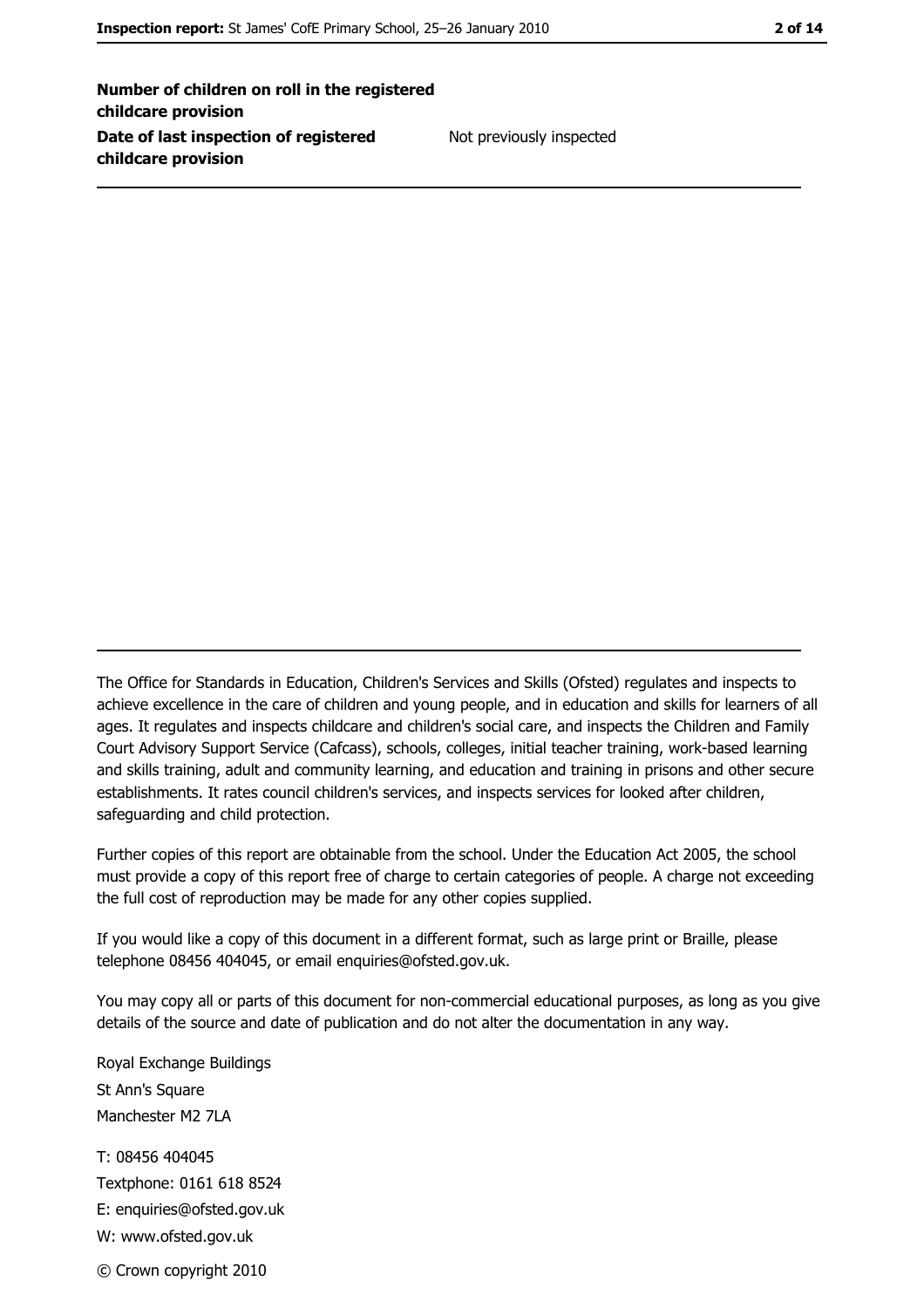# **Introduction**

This inspection was carried out by four additional inspectors. The inspectors spent one third of their time looking at learning in 21 lessons. They analysed documentation including the school's development plan and held meetings with governors, staff, groups of pupils and parents. They observed the school's work, analysed the responses to questionnaires from 61 parents, 50 pupils and 23 staff and looked at samples of pupils' work.

The inspection team reviewed many aspects of the school's work. It looked in detail at the following:

- the effectiveness of the Early Years Foundation Stage, particularly children's  $\blacksquare$ attainment on entry and provision for the outdoor curriculum
- the quality and consistency of teaching across the school  $\blacksquare$
- the accuracy and rigour of the school's assessment and tracking systems  $\blacksquare$
- the quality of leadership and management across the school.  $\blacksquare$

# Information about the school

This school is larger than most primary schools. Attainment on entry to the school is well below average and the proportion of pupils with learning difficulties and/or disabilities is above average. Mobility of pupils is very high in some year groups and the number of pupils entitled to free school meals is twice the national average. Most pupils are of White British heritage with a few pupils coming from minority ethnic backgrounds. A new headteacher was appointed at the start of the school year. The school has achieved the Platinum Healthy School award, the Basic Skills Quality mark and is currently working towards the Arts Mark Gold standard.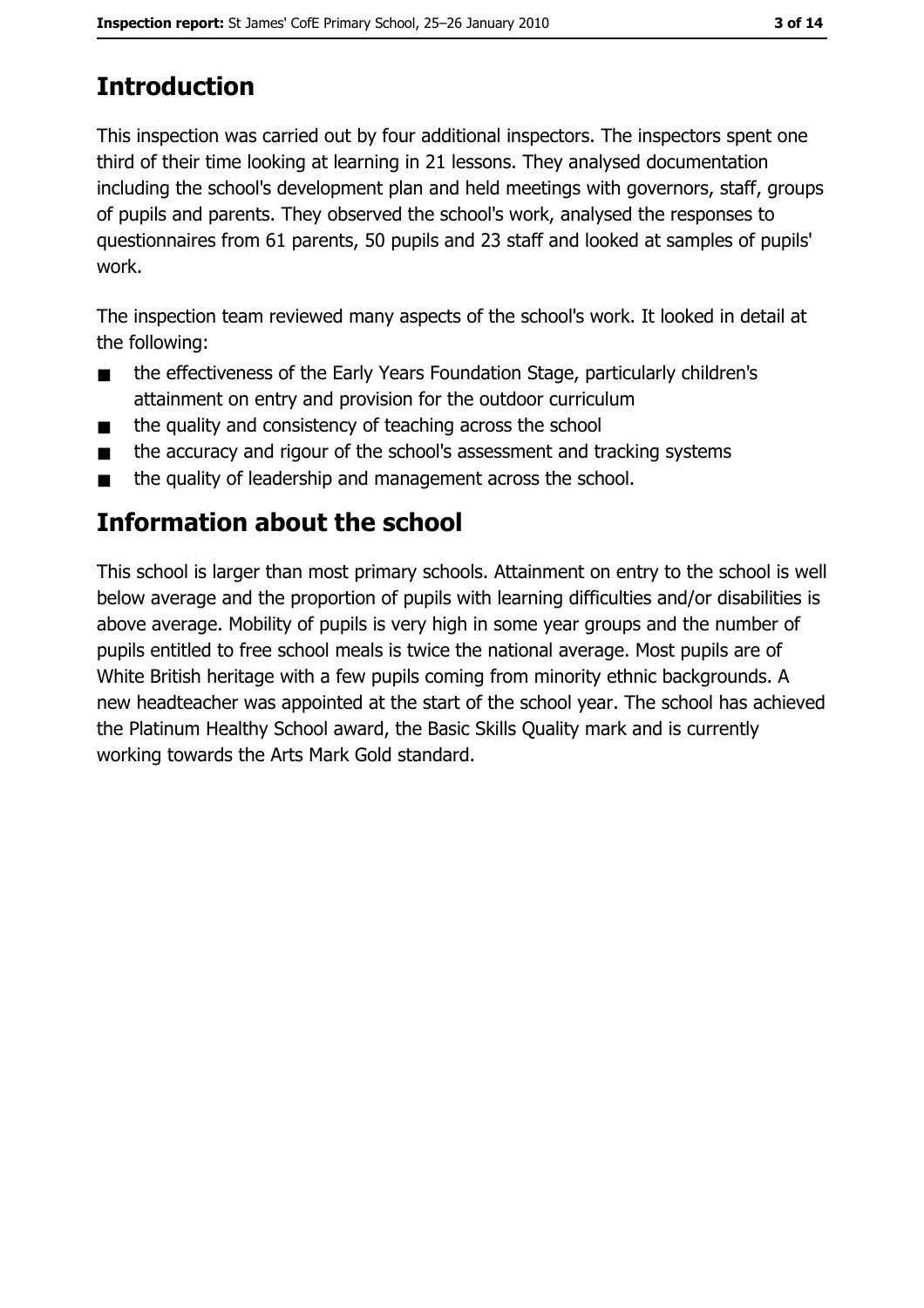## **Inspection judgements**

## Overall effectiveness: how good is the school?

### The school's capacity for sustained improvement

## **Main findings**

In accordance with section 13 (3) of the Education Act 2005, Her Majesty's Chief Inspector is of the opinion that this school requires significant improvement, because it is performing significantly less well than in all the circumstances it could reasonably be expected to perform. The school is therefore given a notice to improve. Significant improvement is required in relation to:

- attainment and progress in reading, writing and mathematics  $\blacksquare$
- levels of attendance and punctuality  $\blacksquare$
- opportunities for the outdoor curriculum in the Early Years Foundation Stage  $\blacksquare$
- the distribution of leadership for aspects of the school's work.  $\blacksquare$

Children get off to a satisfactory start in the Early Years Foundation Stage and make satisfactory progress in the Nursery and Reception classes. However, provision for the outdoor curriculum needs further development in order to better develop children's independent learning skills. In Years 1 to 6 there has been significant underachievement for a number of years in reading, writing and mathematics. Attainment in the latest national tests was significantly below the national average at the end of Key Stage 1 and Key Stage 2. However, under the dynamic leadership of the new headteacher, pupils' progress is beginning to show signs of improvement, although not yet quickly enough, as progress is hindered by historic gaps in pupils' learning. Clear priorities have been set for further improvement and leaders and managers are keen to improve. In the past senior leaders have been too generous in their evaluation of how well the school is doing from the monitoring they have undertaken. More recently, however, a more realistic view has been developed and leaders now have an accurate view of teaching and learning and of what the school needs to do to improve. Staff are responding well to the support and guidance they are receiving in English and mathematics. Parents are very supportive of the school. They like the positive family atmosphere and one parent commented: 'I think the school has improved tremendously recently; the new headteacher has very good plans for the school and I think it will continue to improve'. Staff clearly want the best for each child and strive hard to achieve this goal through working closely with families and external agencies.

Pupils' have a good understanding of how to keep safe and understand the need for healthy lifestyles. Parents say their children enjoy coming to school and pupils agree enthusiastically, as one pupil wrote: 'I think St. James' is a great school and I think the new headteacher has made some great changes'. However, levels of attendance remain below average due to a small but persistent minority of pupils whose attendance continues to give concern. A strong moral code is implicit within the school's ethos and this is reflected in pupils' good behaviour. This in turn has a positive effect on the

| 4 |
|---|
| З |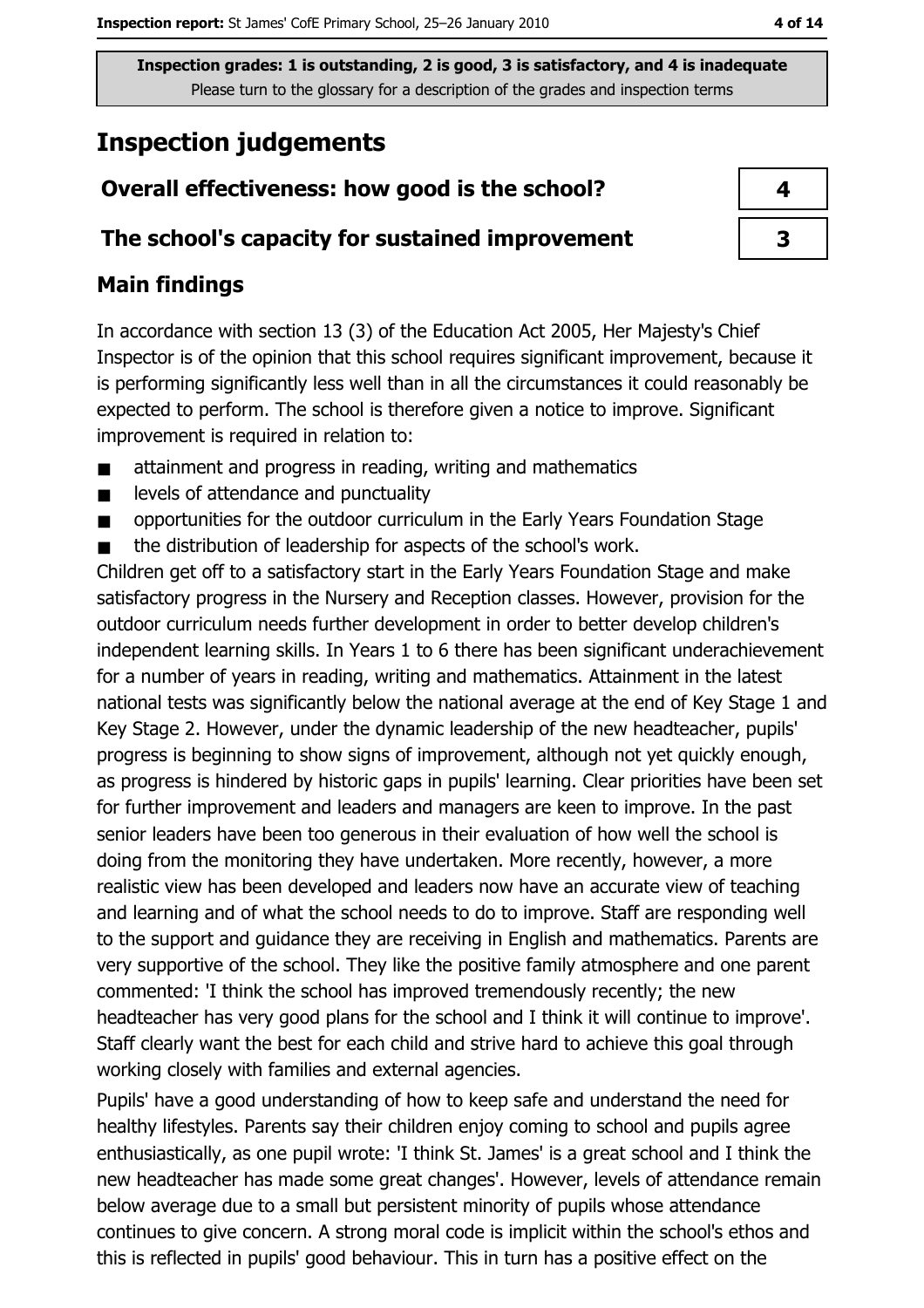progress pupils make in lessons. In most instances, they work hard and conscientiously, both independently and co-operatively, without the need for constant adult intervention. The curriculum ensures that pupils receive a satisfactory variety of interesting activities and experiences through visits, residential stays and visitors to school. Pupils particularly enjoy the newly-introduced range of lunchtime clubs and the after-school activities and clubs, including physical activities. The school has well-organised arrangements for the care of all pupils, which contributes to their well-being and supports their learning effectively. Data from the school's assessment and tracking system is now being used well to ensure that any pupil falling behind is identified quickly and support promptly provided. Teachers have a better understanding of pupils' progress due to a regular half-termly analysis of the data. The school has very good links with the local community and other organisations but realises more needs to be done to develop and strengthen ties with other groups at home and overseas. The school has a satisfactory understanding of how well it is doing and what needs to be done next and demonstrates a satisfactory capacity to sustain improvement.

## What does the school need to do to improve further?

- Improve attainment, especially in reading, writing and mathematics by:  $\blacksquare$ 
	- improving attendance and punctuality  $\overline{a}$
	- improving the quality of teaching so that it is consistently good or better  $\overline{a}$ throughout the school by ensuring all teachers make better use of accurate assessment and tracking data to plan work with the appropriate level of challenge for all pupils
	- improving planning, resources and regular, child-initiated access for the outdoor curriculum in the Early Years Foundation Stage in order to further develop children's independent learning skills
	- strengthening leadership at all levels by reviewing responsibilities in order to secure improved outcomes for all pupils.

## **Outcomes for individuals and groups of pupils**

When children enter the Early Years Foundation Stage, standards are well below those typically found. Children make satisfactory progress as they move through the Nursery and Reception classes. Although observations confirm that most pupils are now making satisfactory progress in Years 1 to 6, this is a very recent improvement and overall attainment remains well below average. This is to some extent due to high levels of mobility and the high percentage of pupils with special educational needs and/or disabilities. Pupils' attainment in spelling, grammar, punctuation, numeracy and presentation remains low. This reflects unsatisfactory progress in previous years. Pupils with special educational needs and/or disabilities make satisfactory progress because of the effective support provided by teachers, teaching assistants and outside agencies. Observations during lessons and around the school confirm that pupils' behaviour is

4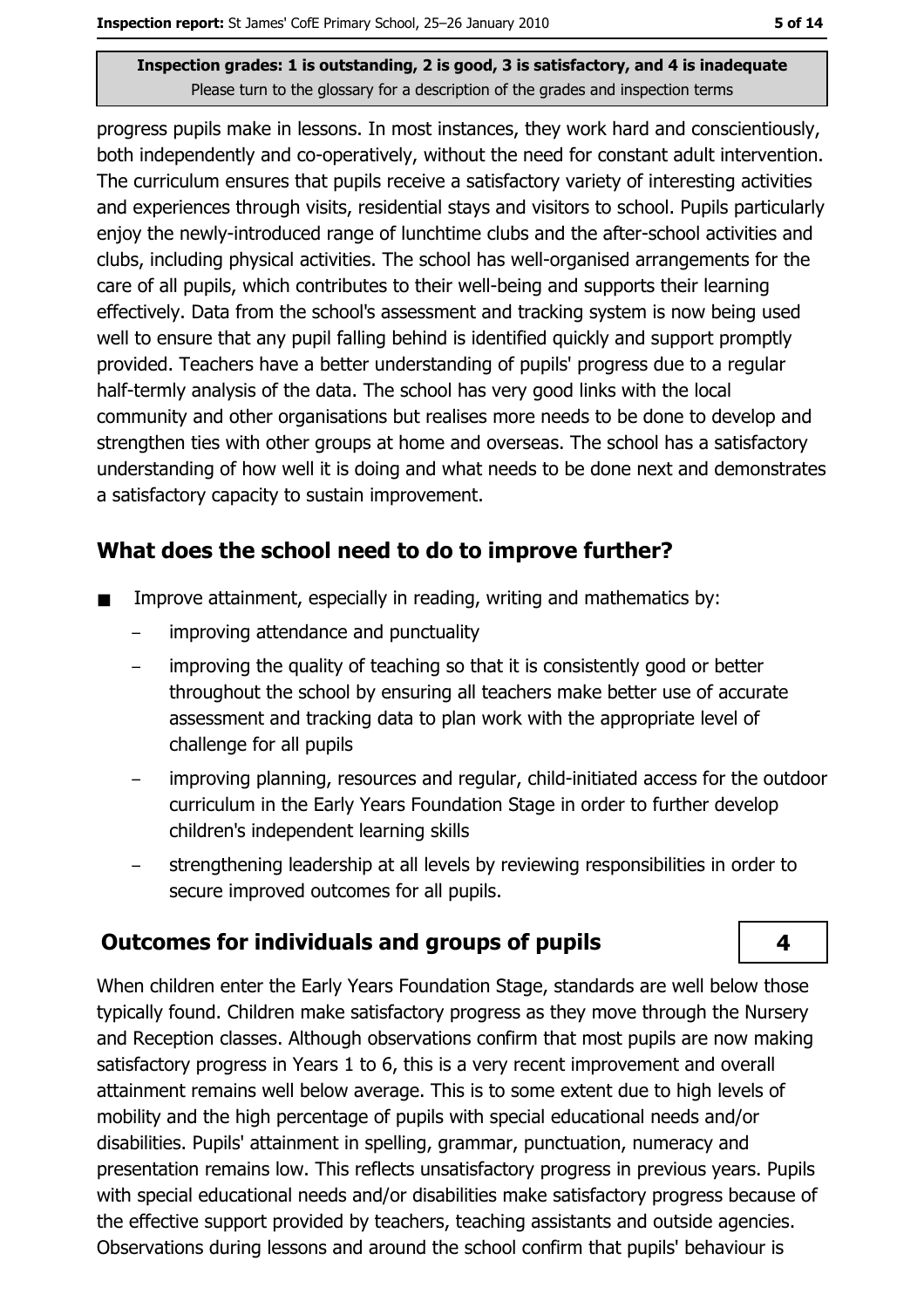good and a credit to the school. Pupils show respect for the feelings and beliefs of others. They have good attitudes to learning and develop considerate relationships with peers and adults. They understand the need for healthy lifestyles and exercise and say they feel very safe in school. Pupils have a satisfactory range of opportunities to contribute to school and local communities through the work of the school council and regular collections for a number of charities. Pupils say they enjoy coming to school but this is not yet reflected in their levels of attendance. Although the school now has good systems to monitor attendance and has implemented strategies to improve it, these have yet to be fully effective. With the current low levels of attainment and attendance pupils are not being prepared effectively for the future world of work.

| Pupils' achievement and the extent to which they enjoy their learning                                                     |   |  |
|---------------------------------------------------------------------------------------------------------------------------|---|--|
| Taking into account:<br>Pupils' attainment                                                                                | 4 |  |
| The quality of pupils' learning and their progress                                                                        | 3 |  |
| The quality of learning for pupils with special educational needs and/or<br>disabilities and their progress               | 3 |  |
| The extent to which pupils feel safe                                                                                      |   |  |
| <b>Pupils' behaviour</b>                                                                                                  |   |  |
| The extent to which pupils adopt healthy lifestyles                                                                       |   |  |
| The extent to which pupils contribute to the school and wider community                                                   |   |  |
| The extent to which pupils develop workplace and other skills that will<br>contribute to their future economic well-being |   |  |
| Taking into account:<br>Pupils' attendance <sup>1</sup>                                                                   | 4 |  |
| The extent of pupils' spiritual, moral, social and cultural development                                                   |   |  |

These are the grades for pupils' outcomes

## How effective is the provision?

Whilst teaching has some strong features, these are not yet securely established across the school and teaching is not sufficiently consistent to ensure the rapid progress necessary in order to raise attainment. Most teachers demonstrate good subject knowledge. They ensure classroom routines are made clear and regularly reinforced so

The grades for attainment and attendance are: 1 is high; 2 is above average; 3 is broadly average; and 4 is low.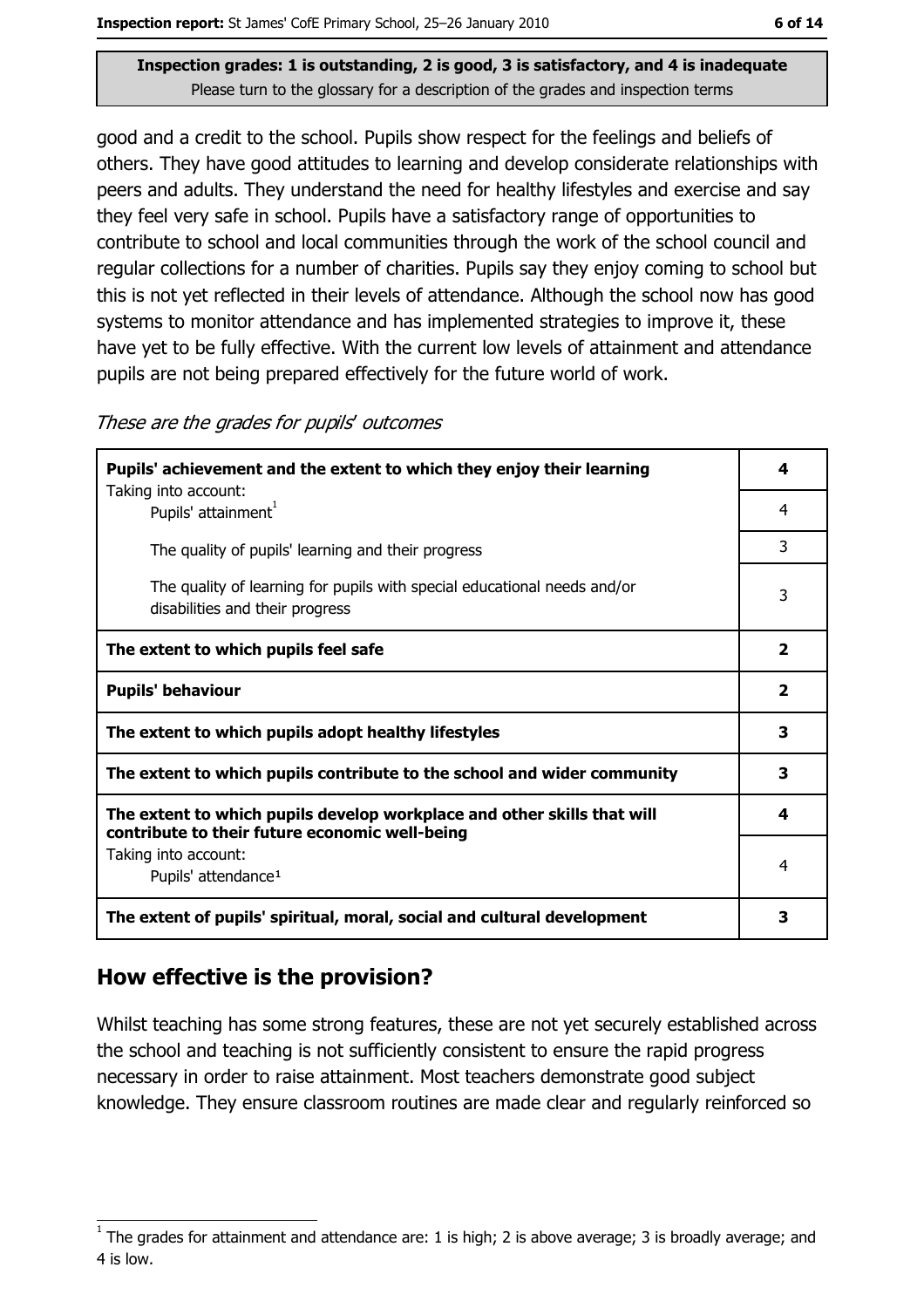that learning takes place in a well-structured environment in all pupils can contribute. Learning intentions are made clear at the beginning of each lesson and, as a result, pupils know precisely what it is that they are expected to do. However, the planning and delivery of lessons does not always take full account of assessment and tracking data to ensure that all ability groups are appropriately challenged. A strong emphasis is placed on promoting positive behaviour and teachers are skilled in doing this through giving consistent messages, using praise and highlighting good responses from pupils. Marking is up to date and encouraging but does not consistently point out what steps pupils should take to improve their work. The curriculum has been improved recently by a move towards a more thematic curriculum and pupils told inspectors that they liked their new lessons. Pupils are provided with a good range of enrichment opportunities to develop new skills and interests. These include lunchtime activities led by 'School Buddies' and well-attended after-school clubs, with sports activities taught by professional coaches. The school provides a safe haven for many of its pupils and helps them to manage their behaviour and feelings. When needed, a wide range of specialists and support agencies is called upon to support those pupils whose circumstances make them vulnerable. Clearly targeted support for these pupils with special educational needs and/or disabilities results in beneficial progress.

|  | These are the grades for the quality of provision |  |  |
|--|---------------------------------------------------|--|--|
|  |                                                   |  |  |

| The quality of teaching                                                                                    | 3 |
|------------------------------------------------------------------------------------------------------------|---|
| Taking into account:<br>The use of assessment to support learning                                          |   |
| The extent to which the curriculum meets pupils' needs, including, where<br>relevant, through partnerships |   |
| The effectiveness of care, guidance and support                                                            |   |

## How effective are leadership and management?

The headteacher has successfully introduced a number of initiatives designed to arrest underachievement and establish a culture of accountability. Improvements include securing good behaviour in lessons and around the school, strengthening the rigour of systems for improving attendance and monitoring and supporting teaching so that it is now satisfactory or better across the school. The school is also improving the analysis and use of assessment and tracking data, and introducing a more child-friendly curriculum. Although there are some signs that progress is improving as a result, any measurable effect on attainment remains to be seen. The headteacher is currently reviewing the management structure across the school in order to develop a more distributed style of leadership with clear areas of responsibility for all staff. Subject leaders are starting to effect improvements in English and mathematics. The governing body now has a satisfactory overview of the school's work and future priorities and is fulfilling its role effectively. The school has good relationships with most parents and its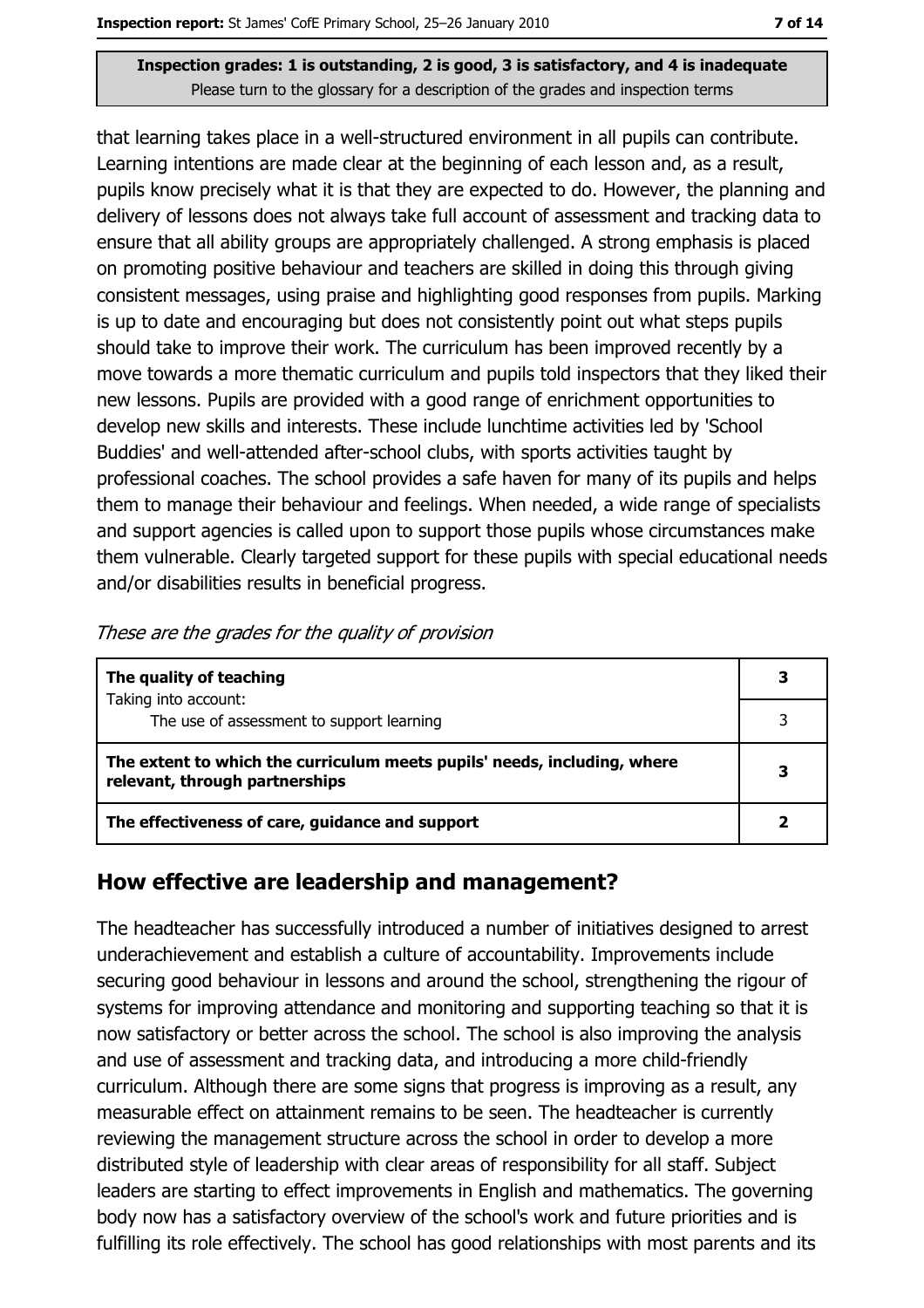good partnerships with outside agencies effectively support pupils' learning and well-being. The school promotes equality of opportunity and community cohesion satisfactorily. It has a good understanding of the religious, ethnic and socio-economic characteristics of the school and local community but realises it needs to pay more attention to improving pupils' awareness of the national and global dimensions. The school has good safeguarding procedures. It identifies dangers, fosters a realistic understanding of risk and helps pupils to keep themselves safe. The recent improvements initiated by the new leadership arrangements have ensured that the school is now providing satisfactory value for money.

These are the grades for leadership and management

| The effectiveness of leadership and management in embedding ambition and<br>driving improvement                                                                     | з                       |
|---------------------------------------------------------------------------------------------------------------------------------------------------------------------|-------------------------|
| Taking into account:<br>The leadership and management of teaching and learning                                                                                      | $\overline{2}$          |
| The effectiveness of the governing body in challenging and supporting the<br>school so that weaknesses are tackled decisively and statutory responsibilities<br>met | 3                       |
| The effectiveness of the school's engagement with parents and carers                                                                                                | $\overline{\mathbf{2}}$ |
| The effectiveness of partnerships in promoting learning and well-being                                                                                              | 2                       |
| The effectiveness with which the school promotes equality of opportunity and<br>tackles discrimination                                                              | 3                       |
| The effectiveness of safeguarding procedures                                                                                                                        | $\overline{\mathbf{2}}$ |
| The effectiveness with which the school promotes community cohesion                                                                                                 | 3                       |
| The effectiveness with which the school deploys resources to achieve<br>value for money                                                                             | 3                       |

## **Early Years Foundation Stage**

Provision for the youngest children is satisfactory. Children enter the Nursery class with skills that are well below those typically found for their age, especially in communication, language and literacy skills and in personal and social development. Children clearly enjoy school and have settled into the routines well. They play happily together and are developing a sense of independence. In most cases children co-operate well when working with others. They delight in learning and seeing new things. Good relationships are being developed with parents and carers through daily contact. Pastoral care and welfare arrangements are effective. Consequently, children are safe, well cared for and aware of how to be healthy. Children with special educational needs and/or disabilities are well-supported and are integrated well into all activities. However, although the Early Years Foundation Stage has a large secure outdoor area, directly accessible from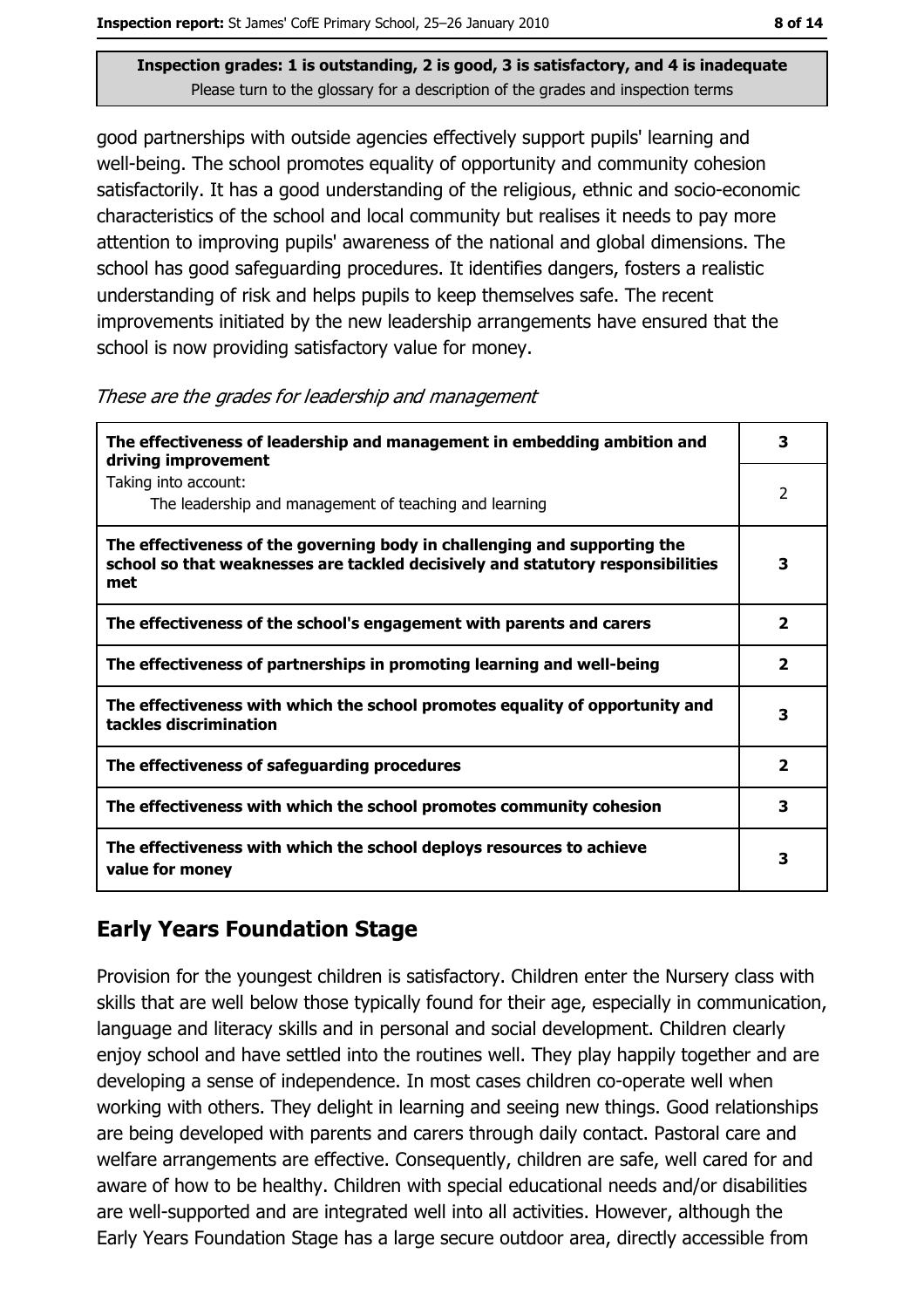the classrooms, it is not currently being used to its best advantage. There is only a very small covered area to allow the outdoor curriculum to continue in inclement weather. The current arrangements do not provide children with sufficient opportunities to select 'free-choice' activities for themselves, both indoors and outdoors and this hampers the development of their independent learning skills. Adults have a sound knowledge of the learning and development and welfare requirements and quidance for the Early Years Foundation Stage. They manage children and their behaviour appropriately. The Early Years Foundation Stage is about to adopt a new system of assessment and tracking of individual children with the intention of giving practitioners a clearer and more accurate view of both attainment on entry and progress of the youngest children.

These are the grades for the Early Years Foundation Stage

| <b>Overall effectiveness of the Early Years Foundation Stage</b>                             |   |  |
|----------------------------------------------------------------------------------------------|---|--|
| Taking into account:                                                                         |   |  |
| Outcomes for children in the Early Years Foundation Stage                                    |   |  |
| The quality of provision in the Early Years Foundation Stage                                 |   |  |
| The effectiveness of leadership and management of the Early Years<br><b>Foundation Stage</b> | 3 |  |

## **Views of parents and carers**

Almost all parents who replied to the questionnaire are extremely satisfied with the school, a response which reflects the school's good links with parents and carers. They all say they are happy with their child's experience at school. They believe that teaching is good and their children are safe and enjoy coming to school. In two areas, however, a small minority of parents have some concerns. They do not feel that the school deals effectively with unacceptable behaviour or takes enough account of their suggestions and comments. Inspectors investigated these issues and considered that the school's approach to behaviour management has improved and the school is taking steps to listen more carefully to parents' views.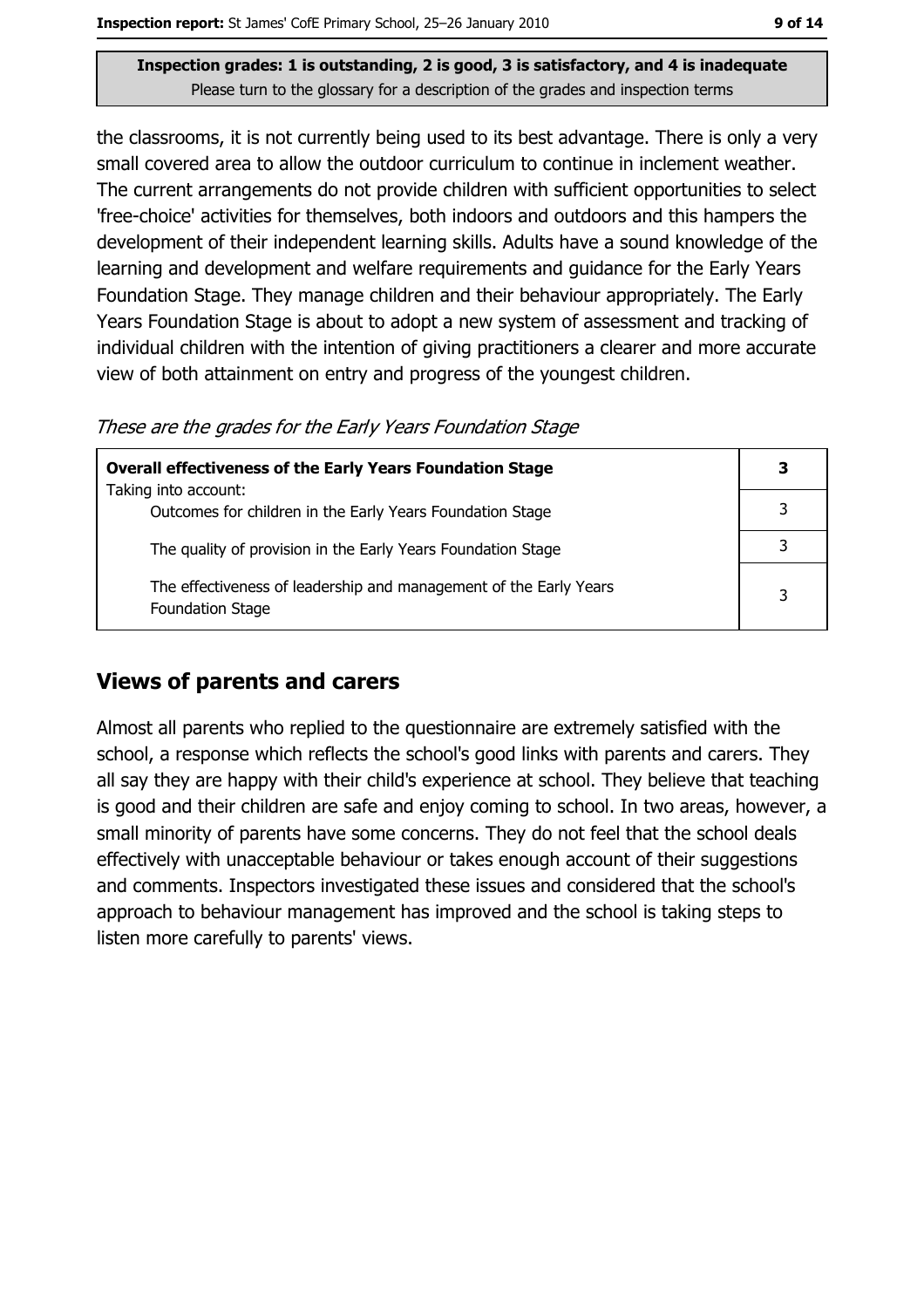#### Responses from parents and carers to Ofsted's questionnaire

Ofsted invited all the registered parents and carers of pupils registered at St James' CofE Primary School to complete a questionnaire about their views of the school.

In the questionnaire, parents and carers were asked to record how strongly they agreed with 13 statements about the school. The inspection team received 61 completed questionnaires by the end of the on-site inspection. In total, there are 383 pupils registered at the school.

| <b>Statements</b>                                                                                                                                                                                                                                       |              | <b>Strongly</b><br><b>Strongly</b><br><b>Disagree</b><br><b>Agree</b><br>disagree<br><b>Agree</b> |              |               |                |                |              |                |
|---------------------------------------------------------------------------------------------------------------------------------------------------------------------------------------------------------------------------------------------------------|--------------|---------------------------------------------------------------------------------------------------|--------------|---------------|----------------|----------------|--------------|----------------|
|                                                                                                                                                                                                                                                         | <b>Total</b> | $\frac{0}{0}$                                                                                     | <b>Total</b> | $\frac{0}{0}$ | <b>Total</b>   | $\frac{0}{0}$  | <b>Total</b> | $\frac{0}{0}$  |
| My child enjoys school                                                                                                                                                                                                                                  | 44           | 73                                                                                                | 16           | 27            | $\mathbf 0$    | 0              | 0            | 0              |
| The school keeps my child<br>safe                                                                                                                                                                                                                       | 35           | 57                                                                                                | 26           | 43            | 0              | 0              | $\mathbf 0$  | 0              |
| The school informs me<br>about my child's progress                                                                                                                                                                                                      | 28           | 46                                                                                                | 31           | 51            | $\overline{2}$ | 3              | 0            | 0              |
| My child is making enough<br>progress at this school                                                                                                                                                                                                    | 25           | 42                                                                                                | 31           | 51            | 3              | 5              | $\mathbf 0$  | 0              |
| The teaching is good at this<br>school                                                                                                                                                                                                                  | 26           | 43                                                                                                | 33           | 54            | $\mathbf 0$    | 0              | $\mathbf 0$  | 0              |
| The school helps me to<br>support my child's learning                                                                                                                                                                                                   | 24           | 39                                                                                                | 34           | 56            | 3              | 5              | 0            | 0              |
| The school helps my child to<br>have a healthy lifestyle                                                                                                                                                                                                | 23           | 38                                                                                                | 33           | 54            | $\mathbf{1}$   | $\overline{2}$ | 1            | $\overline{2}$ |
| The school makes sure that<br>my child is well prepared for<br>the future (for example<br>changing year group,<br>changing school, and for<br>children who are finishing<br>school, entering further or<br>higher education, or<br>entering employment) | 20           | 33                                                                                                | 36           | 64            | $\mathbf 0$    | 0              | 0            | 0              |
| The school meets my child's<br>particular needs                                                                                                                                                                                                         | 24           | 39                                                                                                | 34           | 56            | $\overline{2}$ | 3              | 0            | 0              |
| The school deals effectively<br>with unacceptable behaviour                                                                                                                                                                                             | 17           | 28                                                                                                | 35           | 57            | 6              | 10             | 0            | 0              |
| The school takes account of<br>my suggestions and<br>concerns                                                                                                                                                                                           | 21           | 34                                                                                                | 31           | 51            | 6              | 10             | $\mathbf 0$  | 0              |
| The school is led and<br>managed effectively                                                                                                                                                                                                            | 27           | 44                                                                                                | 32           | 52            | $\mathbf 0$    | 0              | $\bf{0}$     | 0              |
| Overall, I am happy with my<br>child's experience at this<br>school                                                                                                                                                                                     | 33           | 54                                                                                                | 26           | 43            | $\pmb{0}$      | 0              | $\bf{0}$     | 0              |

The table above summarises the responses that parents and carers made to each statement. The percentages indicate the proportion of parents and carers giving that response out of the total number of completed questionnaires. Where one or more parents and carers chose not to answer a particular question, the percentages will not add up to 100%.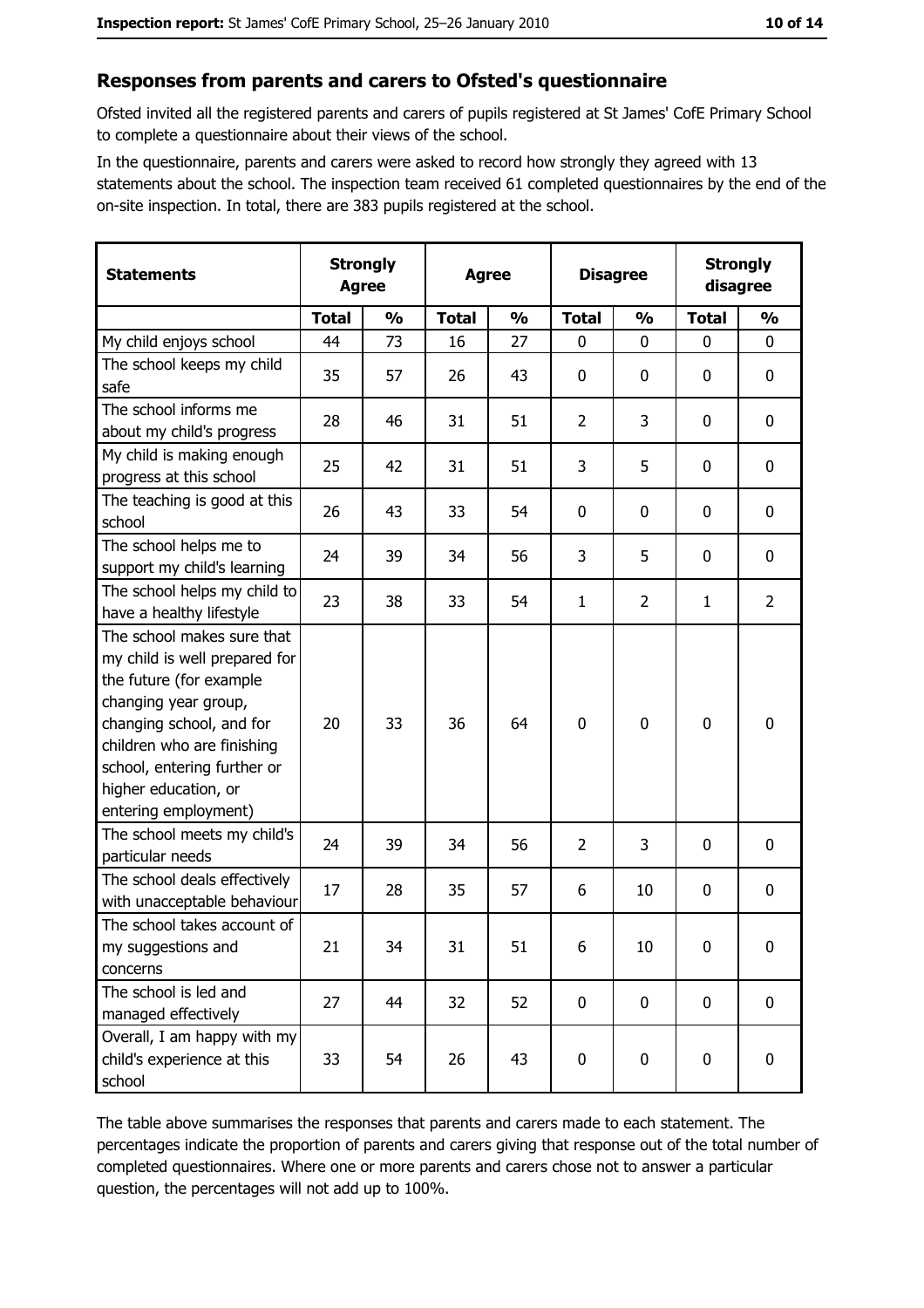# Glossary

| Grade   | <b>Judgement</b> | <b>Description</b>                                                                                                                                                                                                               |
|---------|------------------|----------------------------------------------------------------------------------------------------------------------------------------------------------------------------------------------------------------------------------|
| Grade 1 | Outstanding      | These features are highly effective. An oustanding<br>school provides exceptionally well for its pupils' needs.                                                                                                                  |
| Grade 2 | Good             | These are very positive features of a school. A school<br>that is good is serving its pupils well.                                                                                                                               |
| Grade 3 | Satisfactory     | These features are of reasonable quality. A satisfactory<br>school is providing adequately for its pupils.                                                                                                                       |
| Grade 4 | Inadequate       | These features are not of an acceptable standard. An<br>inadequate school needs to make significant<br>improvement in order to meet the needs of its pupils.<br>Ofsted inspectors will make further visits until it<br>improves. |

## What inspection judgements mean

## Overall effectiveness of schools inspected between September 2007 and July 2008

|                       | Overall effectiveness judgement (percentage of<br>schools) |      |                     |                   |  |
|-----------------------|------------------------------------------------------------|------|---------------------|-------------------|--|
| <b>Type of school</b> | <b>Outstanding</b>                                         | Good | <b>Satisfactory</b> | <b>Inadequate</b> |  |
| Nursery schools       | 39                                                         | 58   | 3                   | 0                 |  |
| Primary schools       | 13                                                         | 50   | 33                  | 4                 |  |
| Secondary schools     | 17                                                         | 40   | 34                  | 9                 |  |
| Sixth forms           | 18                                                         | 43   | 37                  | $\overline{2}$    |  |
| Special schools       | 26                                                         | 54   | 18                  | $\overline{2}$    |  |
| Pupil referral units  | 7                                                          | 55   | 30                  | 7                 |  |
| All schools           | 15                                                         | 49   | 32                  | 5                 |  |

New school inspection arrangements were introduced on 1 September 2009. This means that inspectors now make some additional judgements that were not made previously.

The data in the table above were reported in The Annual Report of Her Majesty's Chief Inspector of Education, Children's Services and Skills 2007/08.

Percentages are rounded and do not always add exactly to 100. Secondary school figures include those that have sixth forms, and sixth form figures include only the data specifically for sixth form inspection judgements.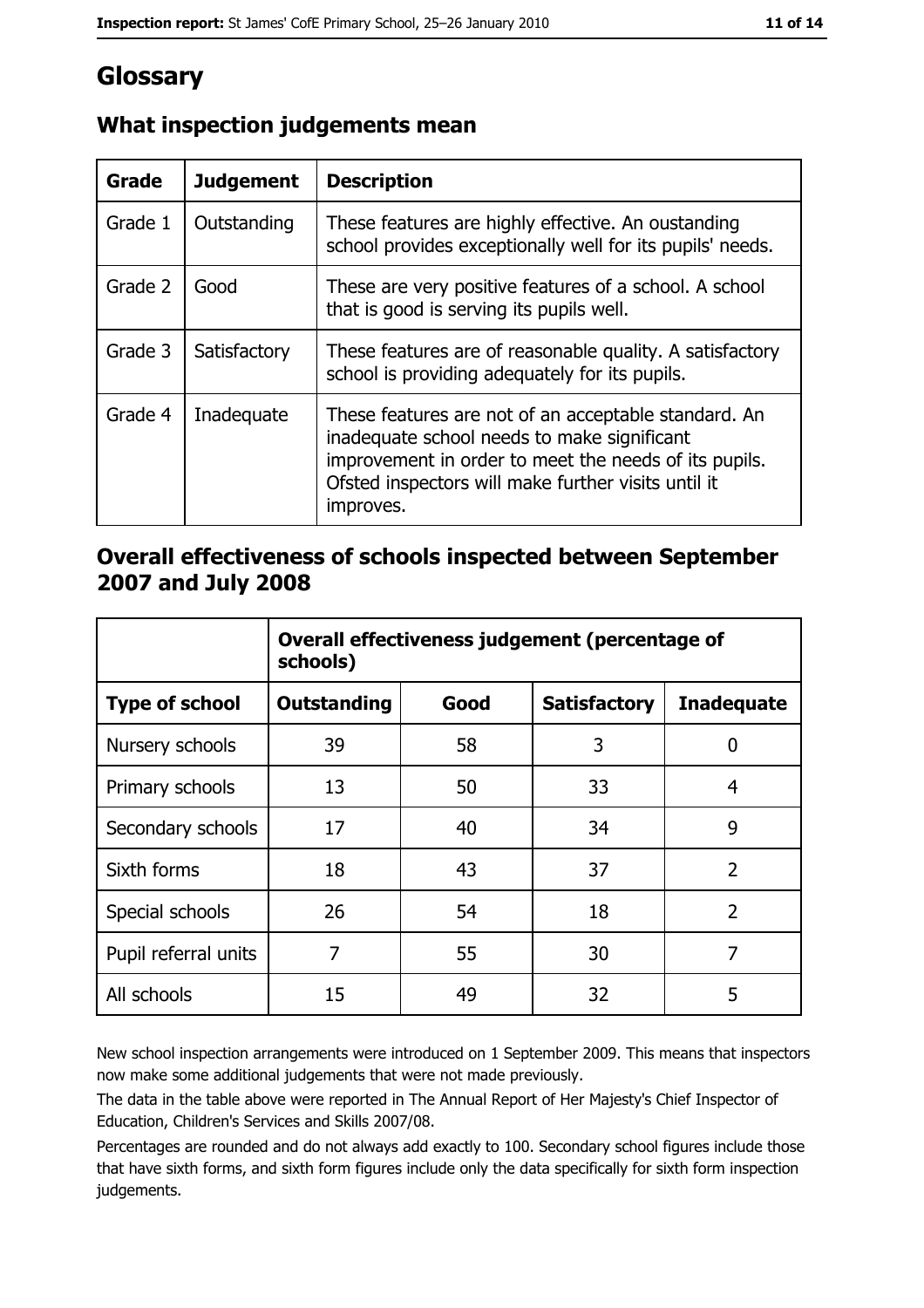# **Common terminology used by inspectors**

| Achievement:                  | the progress and success of a pupil in<br>their learning, development or training.                                                                                                                                                                                                                           |
|-------------------------------|--------------------------------------------------------------------------------------------------------------------------------------------------------------------------------------------------------------------------------------------------------------------------------------------------------------|
| Attainment:                   | the standard of the pupils' work shown by<br>test and examination results and in<br>lessons.                                                                                                                                                                                                                 |
| Capacity to improve:          | the proven ability of the school to<br>continue improving. Inspectors base this<br>judgement on what the school has<br>accomplished so far and on the quality of<br>its systems to maintain improvement.                                                                                                     |
| Leadership and management:    | the contribution of all the staff with<br>responsibilities, not just the headteacher,<br>to identifying priorities, directing and<br>motivating staff and running the school.                                                                                                                                |
| Learning:                     | how well pupils acquire knowledge,<br>develop their understanding, learn and<br>practise skills and are developing their<br>competence as learners.                                                                                                                                                          |
| <b>Overall effectiveness:</b> | inspectors form a judgement on a school's<br>overall effectiveness based on the findings<br>from their inspection of the school. The<br>following judgements, in particular,<br>influence what the overall effectiveness<br>judgement will be.                                                               |
|                               | The school's capacity for sustained<br>improvement.<br>Outcomes for individuals and groups<br>of pupils.<br>The quality of teaching.<br>The extent to which the curriculum<br>meets pupil's needs, including where<br>relevant, through partnerships.<br>The effectiveness of care, guidance<br>and support. |
| Progress:                     | the rate at which pupils are learning in<br>lessons and over longer periods of time. It<br>is often measured by comparing the<br>pupils' attainment at the end of a key<br>stage with their attainment when they<br>started.                                                                                 |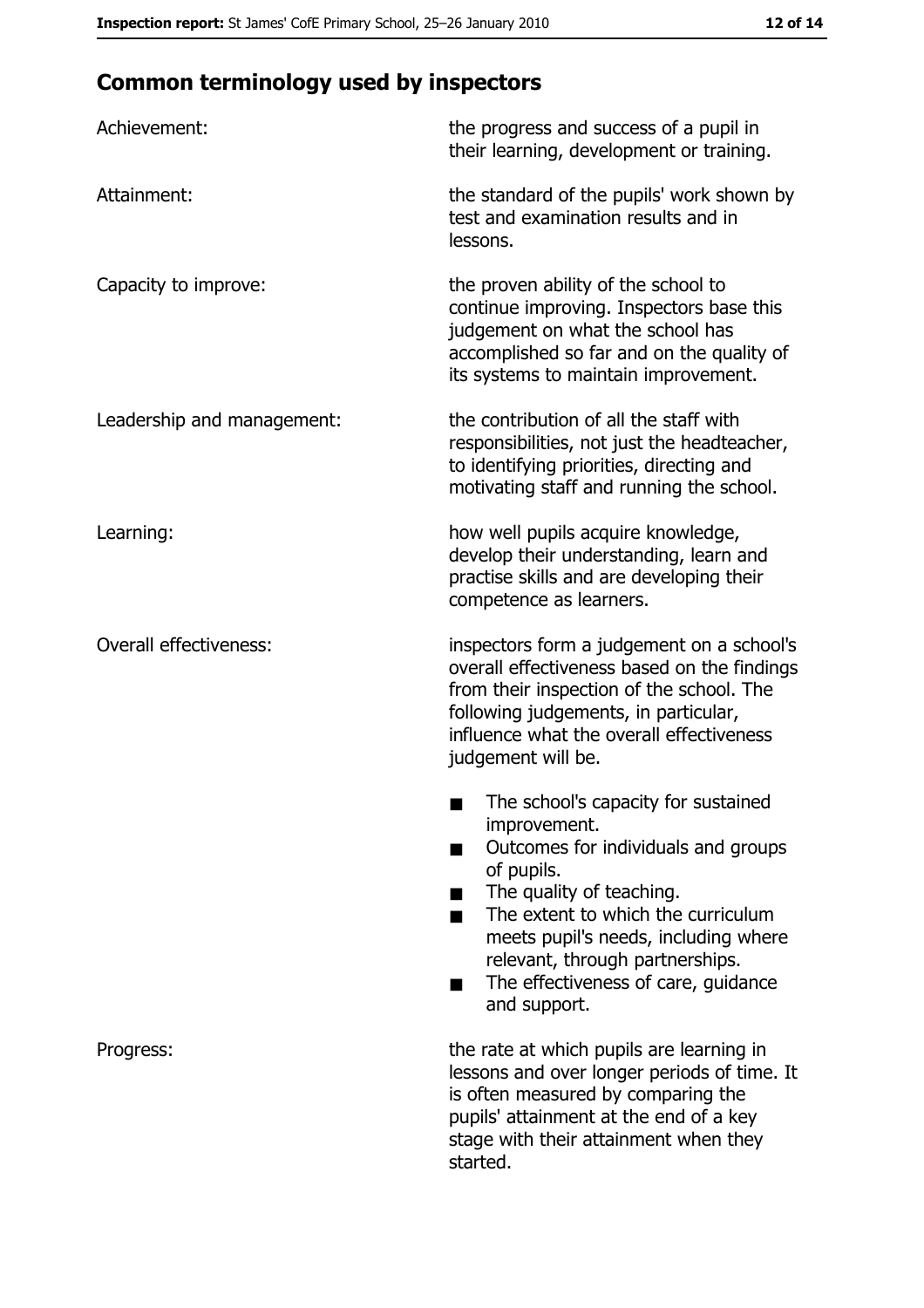This letter is provided for the school, parents and carers to share with their children. It describes Ofsted's main findings from the inspection of their school.



Wednesday 27 January 2010

Dear Pupils

Inspection of St James' CofE Primary School, Oldbury, B69 1BG

Thank you for welcoming the inspectors to your school and for talking to us about what you do there. It was good to see that you clearly enjoy school and that you know how important it is to eat healthily and take regular exercise. It is to your credit that you behave well and get on well with each other and with all the staff.

Those who lead your school do so satisfactorily. However, I am concerned that your progress, up until very recently, has not been as good as could be expected. I want the school to help you catch up rapidly on any learning you may have missed. In particular, I have asked the school to improve standards in reading, writing and maths by:

- making sure more of you attend school regularly and on time this is one area  $\blacksquare$ where you can all really help your school to do better
- making sure that all teachers give you work that challenges you so that you always  $\blacksquare$ do vour best
- improving opportunities for outdoor activities in the Nursery and Reception classes  $\blacksquare$ so that the voungest children become more confident in finding things out for themselves
- making sure that all people within the school with responsibilities work together to  $\blacksquare$ help you all achieve well.

Once again thank you for being so welcoming during our visit.

Yours sincerely

Clive Lewis

Lead inspector